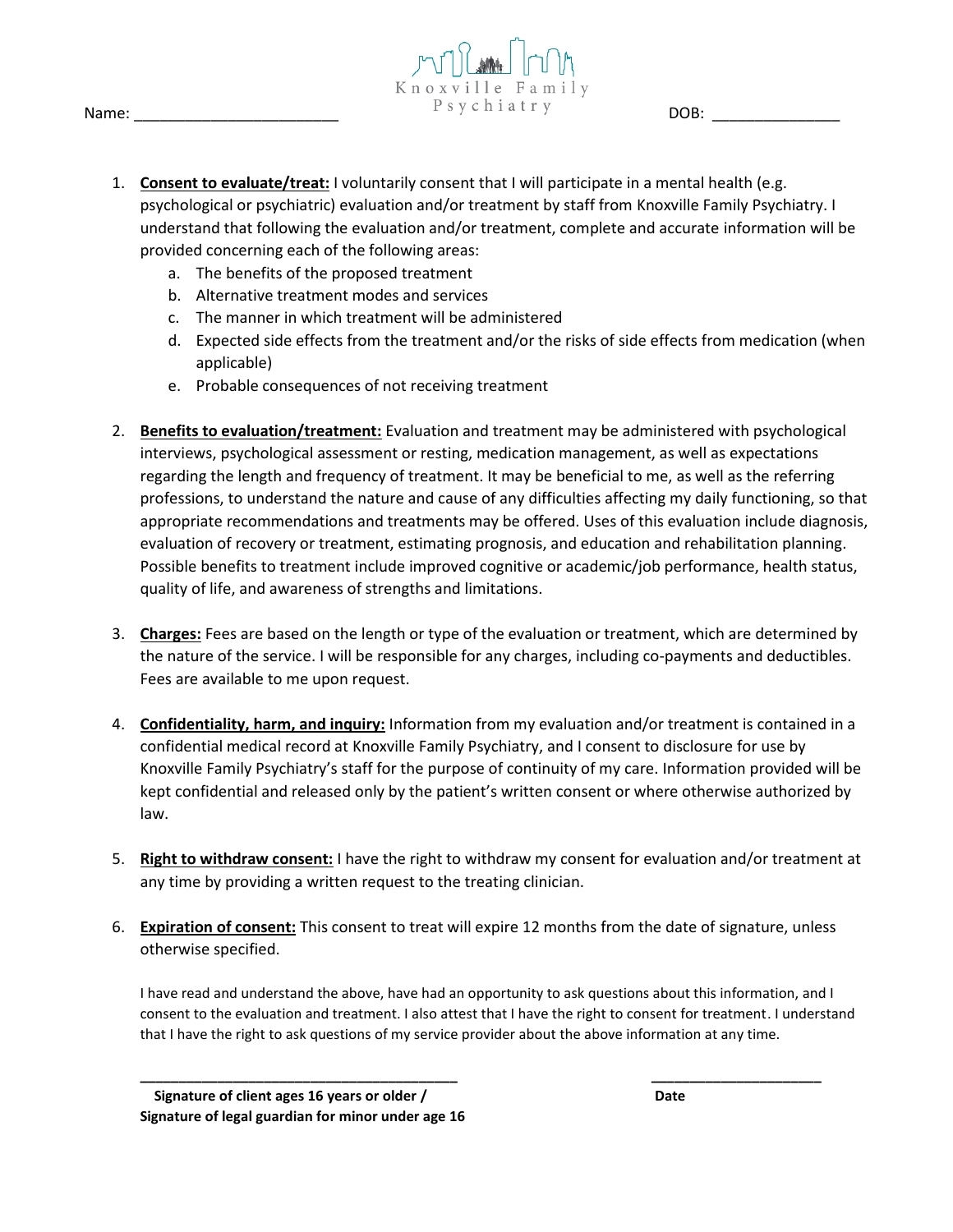| <b>Client Information</b>                                                                                                                                                                                                                                                                                                                                                                                                                                                                      |  |         |  |           |  |
|------------------------------------------------------------------------------------------------------------------------------------------------------------------------------------------------------------------------------------------------------------------------------------------------------------------------------------------------------------------------------------------------------------------------------------------------------------------------------------------------|--|---------|--|-----------|--|
|                                                                                                                                                                                                                                                                                                                                                                                                                                                                                                |  |         |  |           |  |
|                                                                                                                                                                                                                                                                                                                                                                                                                                                                                                |  |         |  |           |  |
|                                                                                                                                                                                                                                                                                                                                                                                                                                                                                                |  |         |  |           |  |
|                                                                                                                                                                                                                                                                                                                                                                                                                                                                                                |  |         |  |           |  |
|                                                                                                                                                                                                                                                                                                                                                                                                                                                                                                |  |         |  |           |  |
|                                                                                                                                                                                                                                                                                                                                                                                                                                                                                                |  |         |  |           |  |
|                                                                                                                                                                                                                                                                                                                                                                                                                                                                                                |  |         |  |           |  |
|                                                                                                                                                                                                                                                                                                                                                                                                                                                                                                |  |         |  |           |  |
|                                                                                                                                                                                                                                                                                                                                                                                                                                                                                                |  |         |  |           |  |
|                                                                                                                                                                                                                                                                                                                                                                                                                                                                                                |  |         |  |           |  |
| Signature of Patient or Patient Guardian                                                                                                                                                                                                                                                                                                                                                                                                                                                       |  | Witness |  |           |  |
| Caregiver/Legal Representative Information (if minor or conservator)                                                                                                                                                                                                                                                                                                                                                                                                                           |  |         |  |           |  |
|                                                                                                                                                                                                                                                                                                                                                                                                                                                                                                |  |         |  |           |  |
| Address:                                                                                                                                                                                                                                                                                                                                                                                                                                                                                       |  |         |  |           |  |
|                                                                                                                                                                                                                                                                                                                                                                                                                                                                                                |  |         |  |           |  |
|                                                                                                                                                                                                                                                                                                                                                                                                                                                                                                |  |         |  |           |  |
| Do you provide insurance coverage for client: Yes No If not, policy holder name: __________________                                                                                                                                                                                                                                                                                                                                                                                            |  |         |  |           |  |
| Policy Holder DOB: ____/_____/________                                                                                                                                                                                                                                                                                                                                                                                                                                                         |  |         |  |           |  |
| <b>Payment Authorization</b>                                                                                                                                                                                                                                                                                                                                                                                                                                                                   |  |         |  |           |  |
| I understand I am responsible for all fees and agree to stated payment policies, regardless of insurance coverage<br>or pending litigation. Payment is expected at the time of service. Knoxville Family Psychiatry is not in network for<br>all insurance carriers but can assist you in obtaining out of network benefits. My signature below allows<br>Knoxville Family Psychiatry to release any information to my insurance company in order to file claims and/or<br>determine benefits. |  |         |  |           |  |
|                                                                                                                                                                                                                                                                                                                                                                                                                                                                                                |  |         |  | Date: / / |  |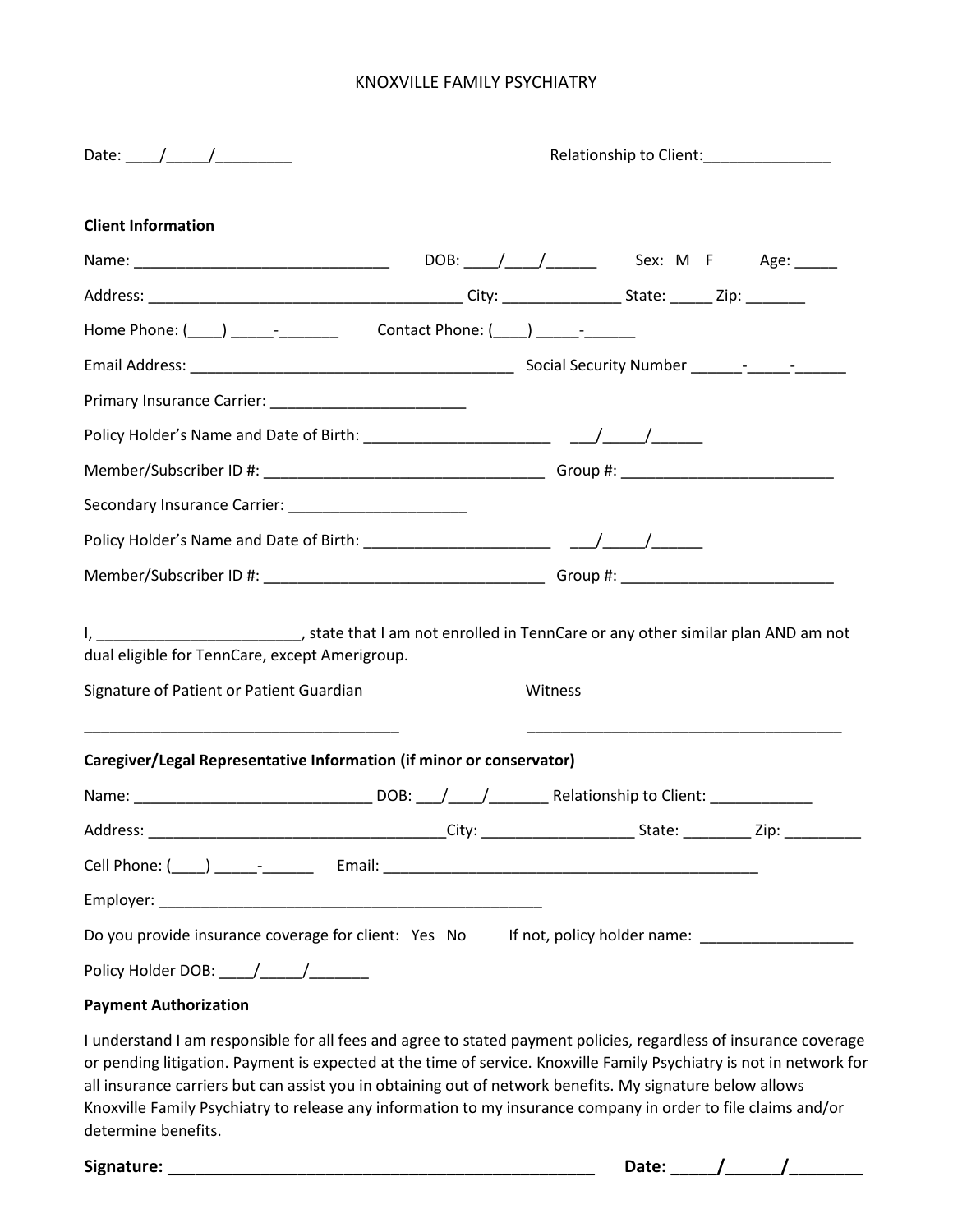### Privacy and Office Policies

- Payment is expected at the time of service.
- Patients not seen within the last three years will be considered a new patient.
- Even though insurance may be filed, I understand that all payment is required at the time of service and that I, not the insurance company, am ultimately responsible party for the payment, regardless of any divorce decree or court order stating otherwise. Should the account be referred to an attorney for collection, I shall be responsible for reasonable fees and collection expense.
- If there is a parenting plan for the minor patient, we must have that plan on file prior to seeing the child.
- Patients not presenting evidence of insurance will be responsible for filing all claims to receive in network/out of network benefits.
- Picture ID's must be presented at the initial visit and you may be asked to present your ID at subsequent visits for verification. Failure to do so may result in you being asked to reschedule your appointment.
- **I understand that this office is out of network for some insurance plans.**
- My signature below allows you to: release any information to my insurance company if the name has been provided in documentation, and/or referring physician requested for the purpose of determining benefits and/or coordination of care. I also understand I may submit a written request for a copy of my medical records. I understand that it may take 10-14 days to receive those records and that there may be a charge for this service.
- **If you are more than 10 minutes late, you may be asked to reschedule your appointment. You may choose to be seen later in the day if an appointment is available or you may reschedule to a later date.**
- This office does not use your Protected Health Information (PHI) for fundraising or marketing. We will not sell your information.
- If for any reason your PHI is breached, you will be notified as required by law.
- I agree to and understand the provider's use of protected health information as described in the notice for treatment, payment, or other health care operations. I understand that I must provide a separate authorization before any disclosure may be made, except as otherwise specified.
- A copy of these regulations is available in the office or by accessing our website.
- Abusive or threating behavior by the patient or their caregivers, including those communicated by social media, will not be tolerated and may be grounds for dismissal from the practice.
- **A medical decision maker must be present with patient under the age of 16.**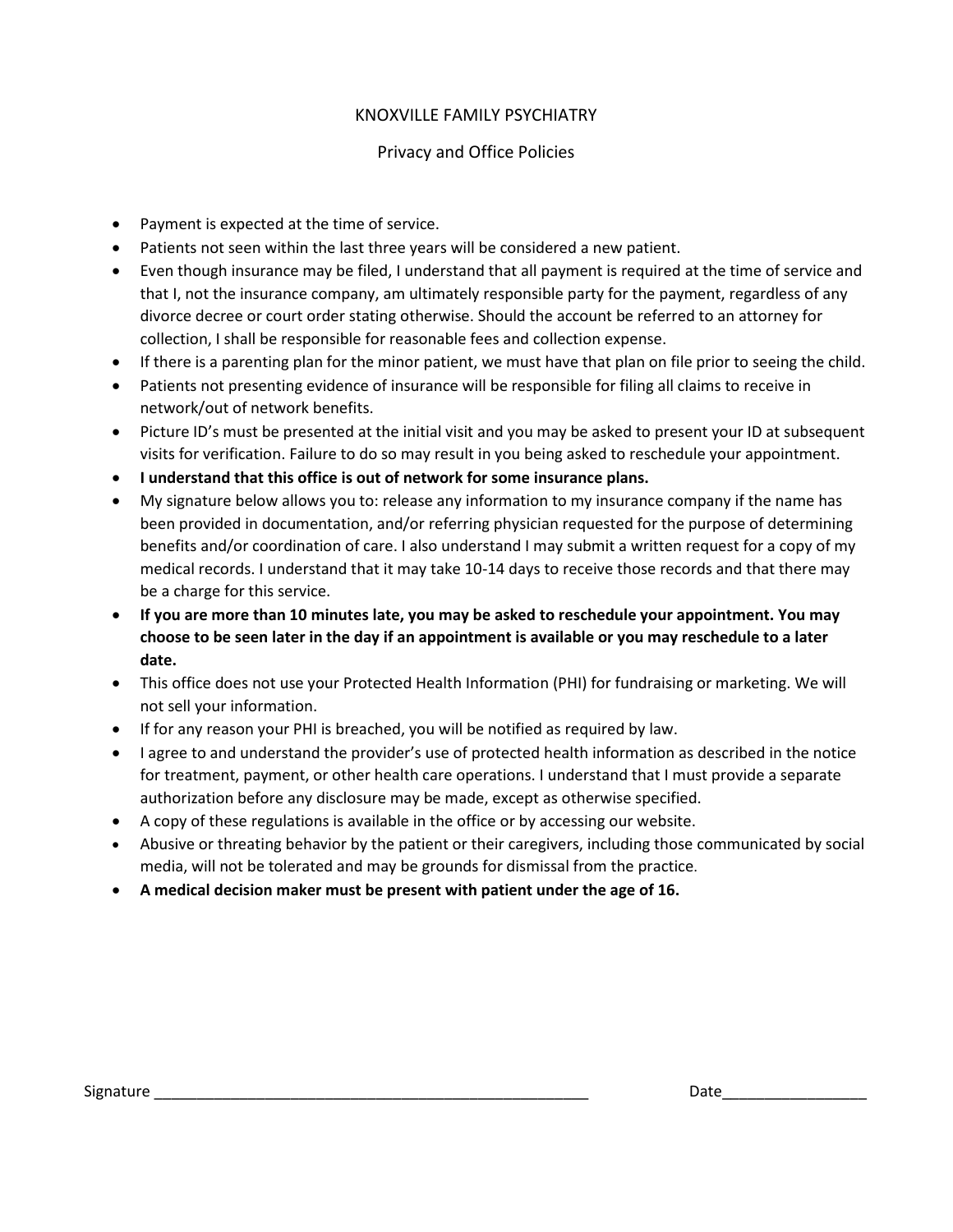## **PHARMACY**

| <b>Patient Name</b> | n. |  |  |
|---------------------|----|--|--|
|                     |    |  |  |

Knoxville Family Psychiatry will attempt to transmit your prescriptions electronically to the pharmacy of your choice. Not all pharmacies will accept all prescriptions in the electronic format. If you are receiving any prescriptions for controlled medications, you may be required to have a written prescription for each refill. If your pharmacy has multiple locations, please provide us with the exact address of the location you wish to utilize.

Signature of Patient or Guardian \_\_\_\_\_\_\_\_\_\_\_\_\_\_\_\_\_\_\_\_\_\_\_\_\_\_\_\_\_\_\_\_\_\_\_\_\_\_\_\_\_\_\_\_

**Medication Refills: If you are running low on medication between visits, please contact us at least five (5) days before you run out. This ensures that we have time to access your file, call in your prescription, and sort out any problems that may arise. You must call during business hours to have prescriptions refills.**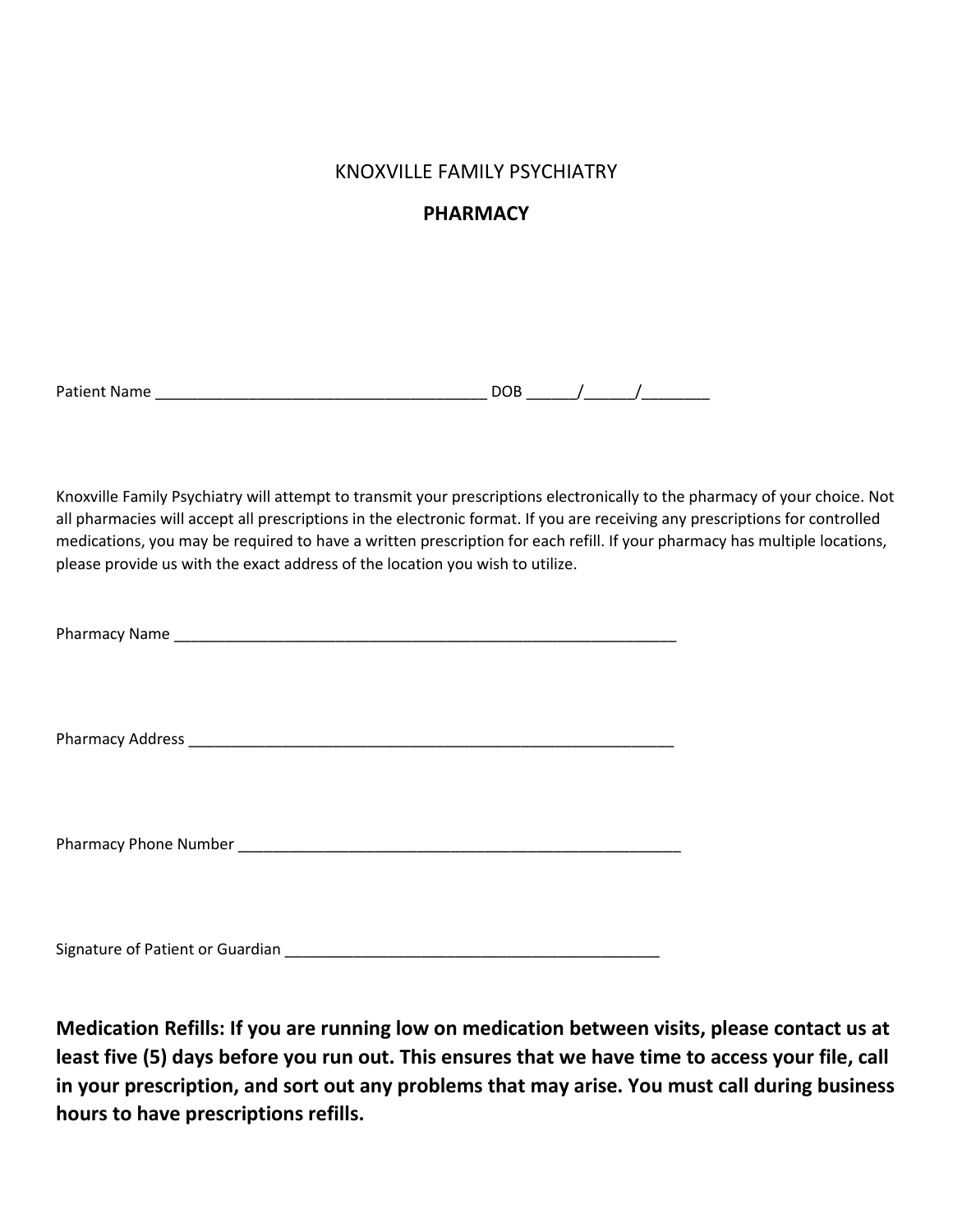# **Clinical History**

| <b>Patient Name</b> |  |
|---------------------|--|
|                     |  |

Patient Name \_\_\_\_\_\_\_\_\_\_\_\_\_\_\_\_\_\_\_\_\_\_\_\_\_\_\_\_\_\_\_\_\_\_\_\_\_\_\_ DOB \_\_\_\_\_\_/\_\_\_\_\_\_/\_\_\_\_\_\_\_\_

Allergies (include medication, food, environmental)

Reason for today's appointment (Provide brief description of current symptoms)

#### Past medical history

1) Personal Medical History: Conditions - current or treated in the past. (Circle all that apply)

| anxiety                                                            | blood clot                 | seizures                           |  |
|--------------------------------------------------------------------|----------------------------|------------------------------------|--|
| depression                                                         | heart disease/heart attack | stroke                             |  |
| <b>ADHD</b>                                                        | hypertension               | diabetes                           |  |
| bipolar disorder                                                   | high cholesterol           | <b>HIV</b>                         |  |
| eating disorder                                                    | cancer                     | congestive heart failure           |  |
| chronic fatigue/fibromyalgia                                       | kidney disease             |                                    |  |
| thyroid disease                                                    | COPD/breathing problems    |                                    |  |
| coronary artery disease                                            | liver disease/hepatitis    |                                    |  |
|                                                                    | dementia/memory loss       |                                    |  |
| Pregnant<br>Yes<br>No                                              |                            |                                    |  |
|                                                                    |                            |                                    |  |
| If female last menstrual period                                    |                            |                                    |  |
|                                                                    |                            |                                    |  |
|                                                                    |                            |                                    |  |
| Family medical history (List family member with medical condition) |                            |                                    |  |
|                                                                    |                            | diabetes _________________________ |  |
| dementia ________________________                                  |                            |                                    |  |
| depression _________________________                               |                            |                                    |  |
| anxiety _________________________                                  |                            |                                    |  |
| ADHD ________________________                                      |                            | stroke ___________________________ |  |
|                                                                    |                            | cancer _________________________   |  |
| cardiac _______________________                                    |                            |                                    |  |
|                                                                    |                            |                                    |  |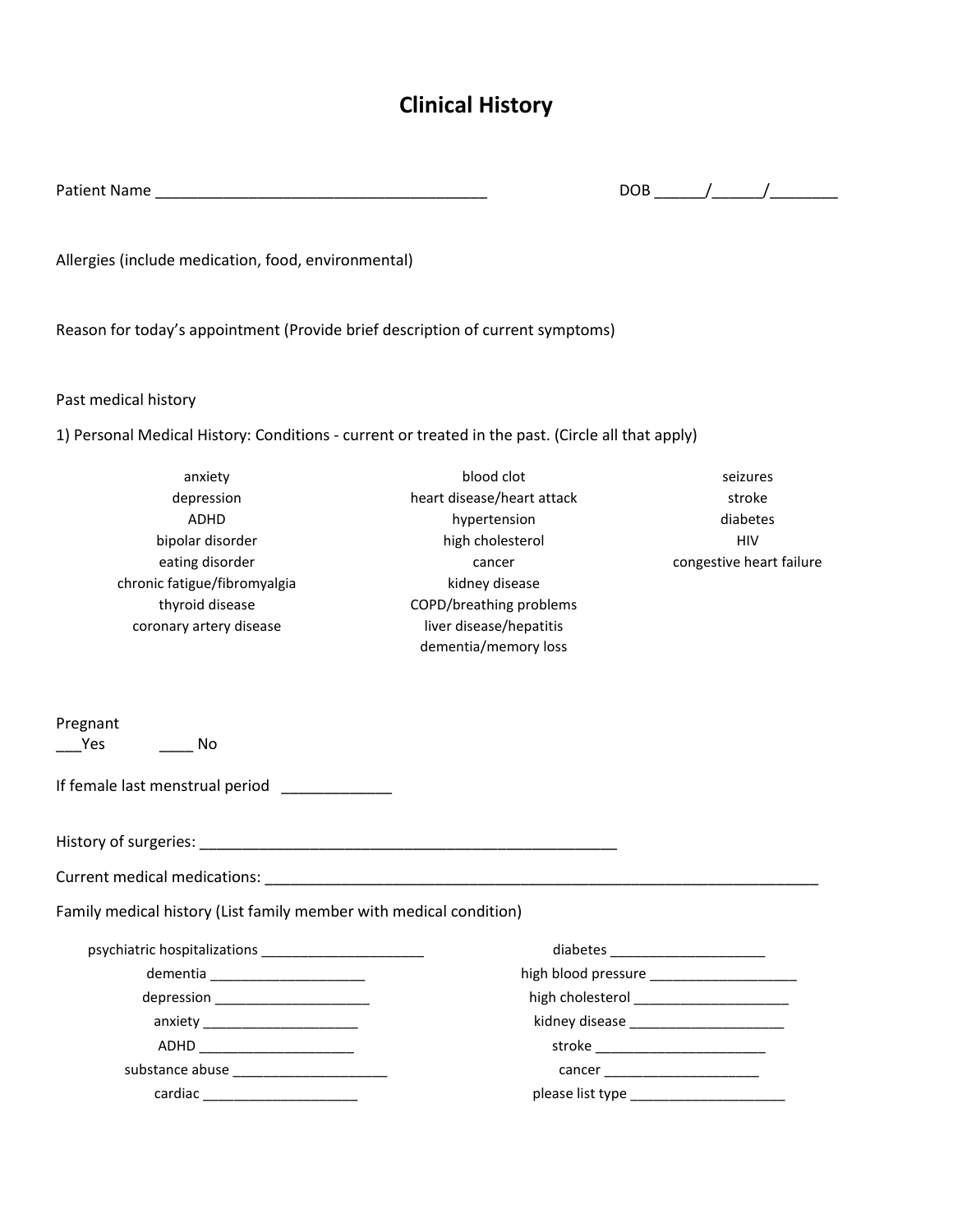## **Psychiatric History:**

Do you have any history of outpatient psychiatric treatment? (please list provider, reason for treatment, and dates of treatment)

\_\_\_\_\_\_\_\_\_\_\_\_\_\_\_\_\_\_\_\_\_\_\_\_\_\_\_\_\_\_\_\_\_\_\_\_\_\_\_\_\_\_\_\_\_\_\_\_\_\_\_\_\_\_\_\_\_\_\_\_\_\_\_\_\_\_\_\_\_\_\_\_\_\_\_\_\_\_\_\_\_\_\_\_\_\_\_\_\_\_\_\_\_\_\_\_\_\_

| Do you have any history of inpatient psychiatric treatment? (please list facility, reason for admission, and dates)                                              |  |  |  |  |
|------------------------------------------------------------------------------------------------------------------------------------------------------------------|--|--|--|--|
|                                                                                                                                                                  |  |  |  |  |
| Current psychiatric medications                                                                                                                                  |  |  |  |  |
|                                                                                                                                                                  |  |  |  |  |
|                                                                                                                                                                  |  |  |  |  |
| Past psychiatric medications and response<br><u> 1989 - Johann John Stoff, deutscher Stoffen und der Stoffen und der Stoffen und der Stoffen und der Stoffen</u> |  |  |  |  |
| Please list any history of substance abuse issues                                                                                                                |  |  |  |  |
|                                                                                                                                                                  |  |  |  |  |
| <b>Social History:</b>                                                                                                                                           |  |  |  |  |

Do you drink alcohol? \_\_\_\_\_\_\_\_\_\_ If yes, how much? \_\_\_\_\_\_\_\_\_\_\_\_\_\_\_\_\_\_\_\_\_\_\_\_\_\_\_\_\_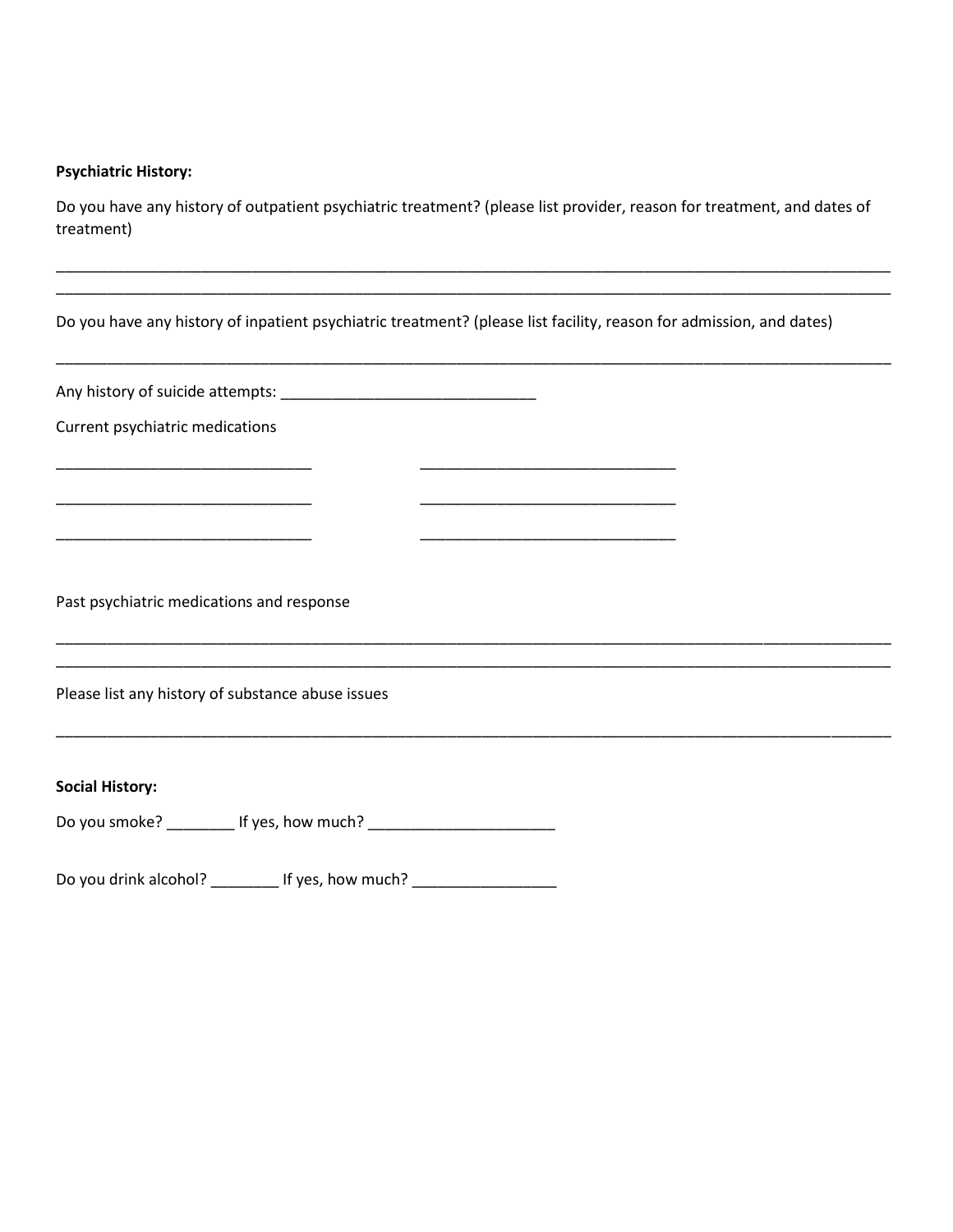

#### Knoxville Family Psychiatry

301 Clark St., Knoxville, TN 37921

#### 865-588-1718

#### **Psychiatric Provider-to-Client Services**

#### **Services**

We treat children and adults for a variety of psychiatric issues. We provide medication management and care coordination as adjunctive care to the work that you do with your psychotherapist and other community support you may have in place.

#### **Office Hours**

Knoxville Family Psychiatry office hours are Monday – Thursday, 7:30am-5:30pm.

#### **Initial Evaluation Phase**

Your first meeting will last approximately 50 minutes. We will discuss the issues that have led you to seek assistance, your past history, your current life status, and treatment goals. By the end of this meeting, our goal is to provide you with a sense of how we may be able to help you. We may be able to work out an initial plan of treatment by the end of this meeting, but often, additional meetings are necessary to fully develop a plan.

#### **Ongoing Sessions**

Our medical providers will see you primarily for medication management. Your follow-up visits will last approximately 15-20 minutes. Depending on your clinical response, these meetings can occur as often as weekly (during initial medication trials, at times of medication problems, or during periods of stress) or as infrequently as every three months. Except in unusual circumstances, adults will need to be seen at least once every three months and children monthly. This is essential for us to provide appropriate oversight of your medications.

#### **Contacting Me**

The best way to contact us is by calling our office staff at 865-588-1718. We will be available Monday-Thursday from 8:30am-4:00pm. Our staff will be able to handle very routine matters such as scheduling appointments and requesting medication refills. **An appointment is required to make any changes to your medications as we are unable to make changes over the phone.** Our care coordinators will also be available at that number. Your call-back may be made by your provider or office staff at your provider's direction.

#### **Emergencies**

Our providers will be available to clients whenever there is an urgent situation that is not life threatening and encourage you to contact our staff when a crisis with your medication arises. During the hours of 8:30am-5:00pm, Monday-Thursday, first call our office at 865-588-1718. Please let the staff know that you have an urgent situation but is not a life-threatening emergency. Please use words such as "urgent", "emergency" or "crisis" when you call. They will contact us immediately. If after hours, please call the office number and follow prompts for after hours. This service will also contact the on-call provider immediately. If you are in a hazardous situation and still have not reached someone on our staff or heard back from us in a timely manner, please call 911 or go to the nearest hospital emergency room.

#### **Medication Refills**

It is our shared responsibility to ensure that you do not run out of medications between appointments. It is safest and most efficient for our providers to write new prescriptions in person when patients are in the office, so please check on your supply of medication (and remaining refills) prior to your office visits.

If you are running low on medication between visits, please contact us at least five (5) days before you run out. This ensures that we have time to access your file, call in your prescription, and sort out any problems that may arise. The following information will be needed for a provider to call in a prescription refill:

- - Your date of birth Your pharmacy phone number
- 
- 
- Your phone number The full medication name
- The medication dosage **•** The exact way you take your medication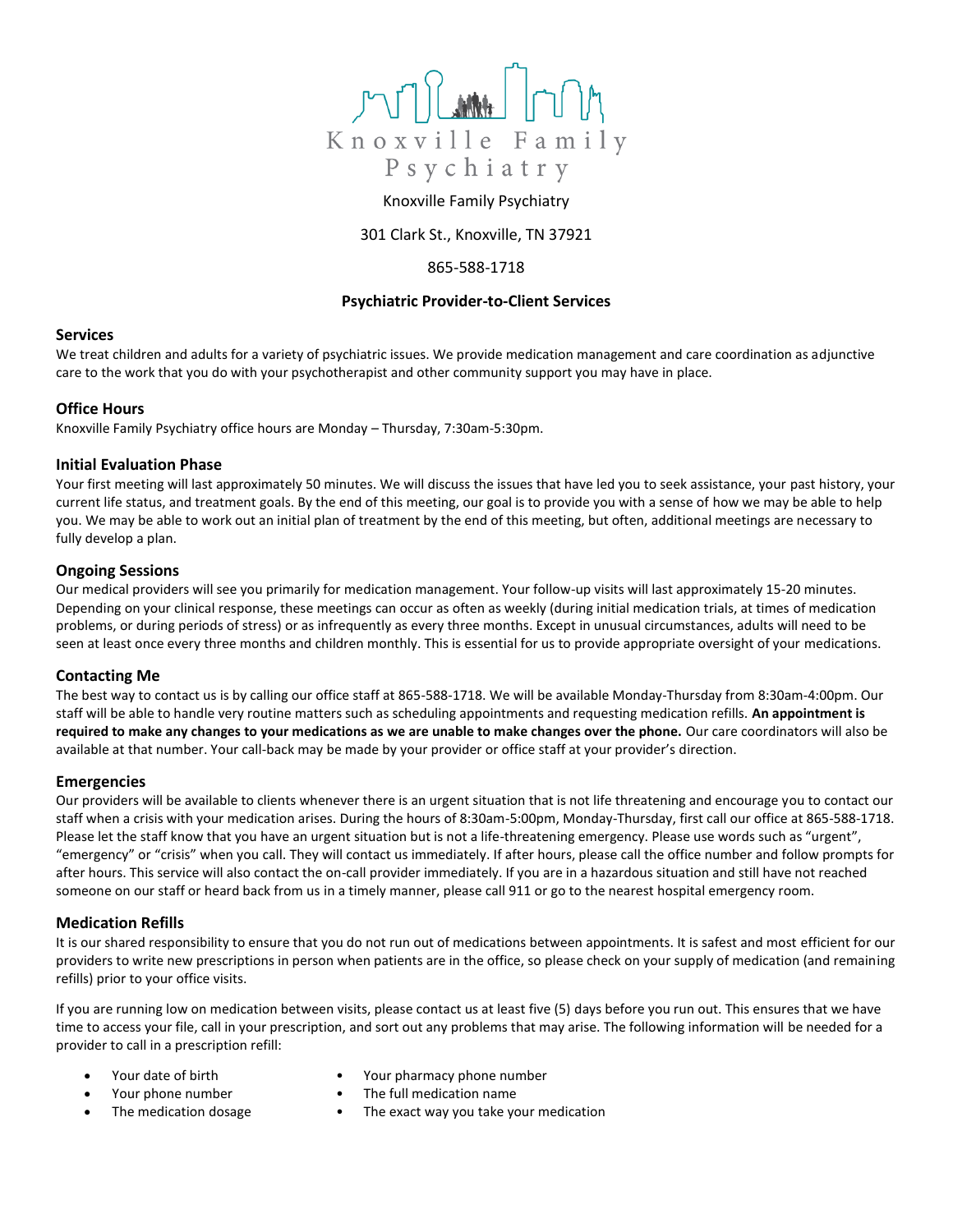#### **Privacy**

We are dedicated to maintaining the privacy of your protected health information (PHI). In conducting our business, we will create records regarding you and the treatment and services we provide to you. We are required by law to maintain the confidentiality of health information that identifies you. By federal and state law, we must follow the terms of the Notice of Privacy Practices that we have in effect at the time your care or treatment was provided. We are also required to notify you if your information has been compromised. A copy of these privacy practices is available in office or on our website.

#### **Payment**

This practice operates on a fee-for-service basis. This means that your fee for each appointment will be due at the time of session. As payment, we accept personal checks, credit cards or cash.

#### **Correspondence**

We require at least a two week notice for most reports, letters, and forms. Letters will be completed at a rate no less than \$25.00. An additional charge of \$25.00 will be assessed for letters needed in less than one week.

Complex forms and lengthy letters will be assessed at a higher rate or a case by case basis.

#### **Cancellations**

When you make an appointment with our practice, it is time that we reserve exclusively for you. Barring emergencies, we will be ready to see you at this scheduled time. We do not double book our schedule. Because of this, we ask that you provide us with as much advanced notice as possible should you need to cancel or change an appointment, by calling our office phone at 865-588-1718 during the hours of 8:30am-4:30pm Monday- Thursday.

#### **Our cancellation policy is as follows:**

Cancellations more than 24 hours in advance: **NO CHARGE.** Cancellations less than 24 hours: **\$35**

We have reserved your appointment time specifically for you. If you no-show more than two consecutive appointments **or** no-show three times over the course of your treatment, you may be subject to termination from the practice. Should this occur, we will provide you with a one month supply of medication and a list of other treatment facilities.

#### **If you fail to show up to your appointment without contacting us, 100% of the visit fee will be due. The fee for a no-show is \$75 even if your co-pay is less than the billed amount.**

Note: We follow the Pellissippi State Community College closure and delay policy.

#### **RISKS ASSOCIATED WITH TREATMENT**

Please be aware that there can be risks associated with psychiatric medications. It is our goal to protect your safety and well-being at all times. However, in many situations progress cannot be made without assuming some risk of adverse effects. All medications can have sideeffects, some of which may be quite serious. Prior to starting any new medication, it is our responsibility to discuss with you the most common and most serious potential side-effects and help you weigh these risks against the potential benefits. We will answer any questions you may have about the medications we recommend at any time. Please be aware, however, that we cannot practically inform you of every possible side effect of each medication.

Your responsibility lies in keeping us informed of any serious side-effects you experience, changes in your medical conditions, and new medications prescribed by other providers. We may also ask you to complete a written consent form for some medications.

#### **LIMITS TO OUR RELATIONSHIP**

When we negotiate a treatment plan, we will discuss the nature and scope of our relationship. Please understand that in following the standards of this profession and the ethical guidelines of the American Psychiatric Association, we cannot have other roles in your life, such as friend, romantic partner, a friend on social media, or client of your work of services.

As we live in a relatively small community, it is entirely possible you may encounter your provider outside of the office setting, for example at a restaurant or theater. To protect your privacy in such circumstances, it is our policy not to acknowledge you first; please do not misunderstand this as a lack of recognition or caring. If you wish to acknowledge and exchange a brief greeting, that is perfectly fine.

#### **STATEMENT OF PRINCIPLES**

We strive to comply with the advisories and ethical principles of the American Medical Association and the American Psychiatric Association. If you have concerns about our work together, please let us know. If you feel that we have treated you unfairly or unethically, please tell us.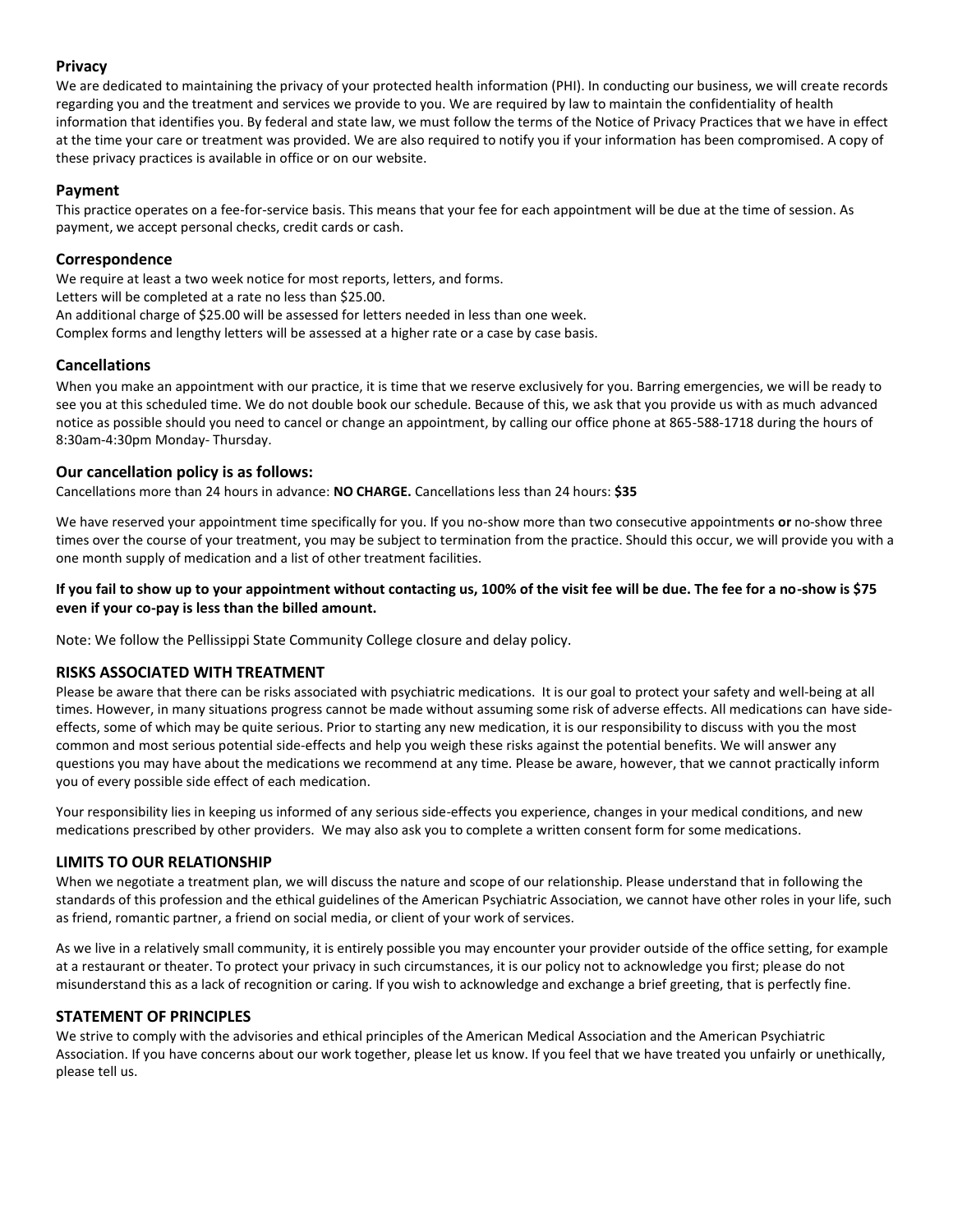

Your signature below indicates that you have read and received a copy of the **Psychiatric Provider-to-Client Services** agreement and agree to abide by its terms. You have the right to revoke this agreement in writing at any time.

\_\_\_\_\_\_\_\_\_\_\_\_\_\_\_\_\_\_\_\_\_\_\_\_\_\_\_\_\_\_\_\_\_\_\_ \_\_\_\_\_\_\_\_\_\_\_\_\_\_\_\_\_\_\_\_

\_\_\_\_\_\_\_\_\_\_\_\_\_\_\_\_\_\_\_\_\_\_\_\_\_\_\_\_\_\_\_\_\_\_\_ \_\_\_\_\_\_\_\_\_\_\_\_\_\_\_\_\_\_\_\_

Signature of Client or Parent/Guardian Date

**In order to provide the best care and service to our patients, we ask that you notify us 24 hours in advance to cancel and/or reschedule your office visit. Please be aware that if a 24 hour notice is not received, a fee of \$35 may be charged to your account and if an appointment is missed, a fee of \$75 may be charged to your account. Please call us if you are unable to keep your scheduled appointment. This will provide us an opportunity to reschedule your appointment to a more convenient time and avoid any additional charges on your account.** 

Signature of Client or Parent/Guardian Date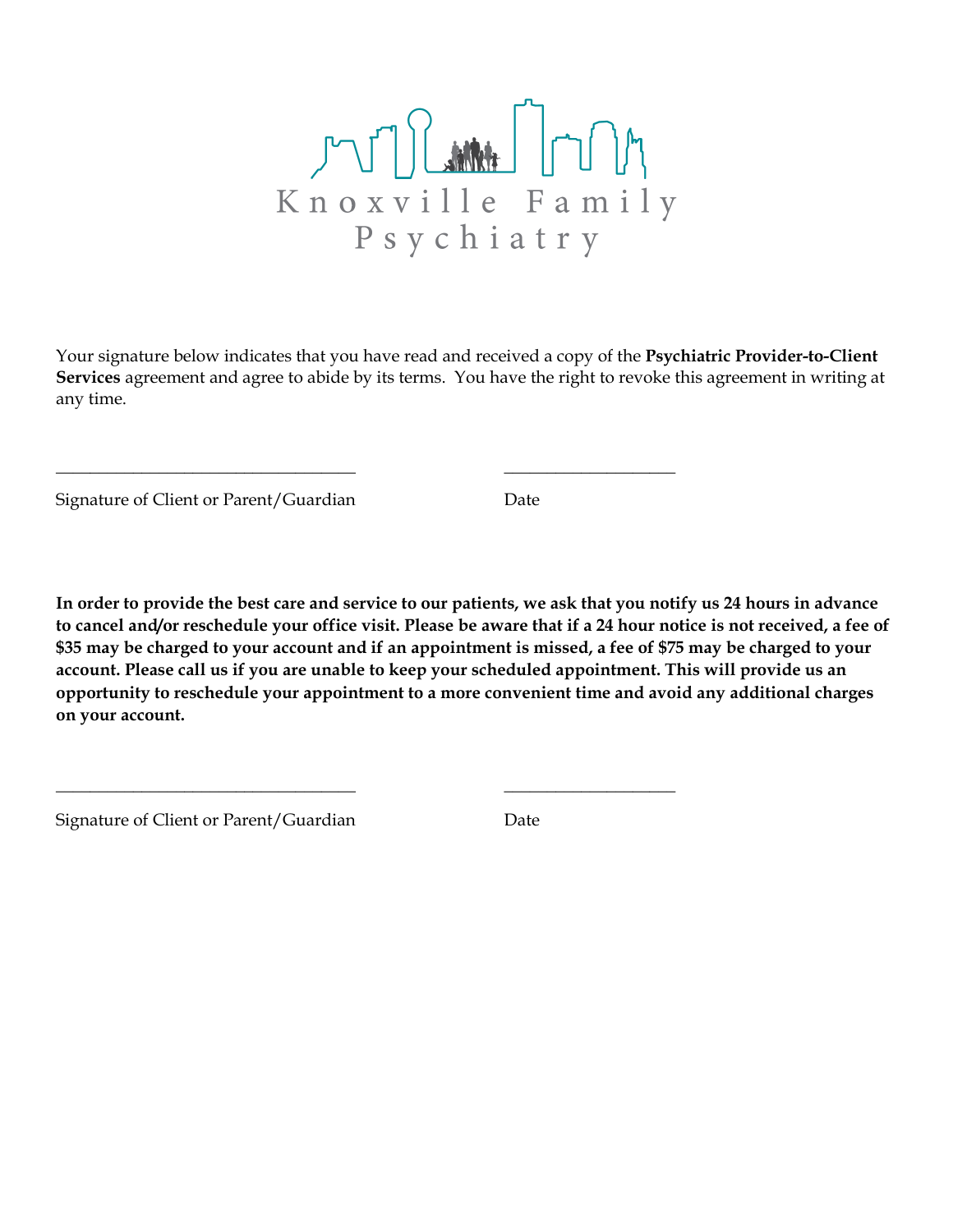#### INFORMED CONSENT FOR TELEMEDICINE (TELEHEALTH) SESSIONS

1. Telehealth is any meeting with a healthcare provider via a phone call or a video call in place of an in-person session.

2. I understand that my health care provider wishes me to engage in telehealth as an alternative to an in-person session or sessions.

3. My provider has explained to me how the video conferencing technology will function and how it will differ from an in-person session.

4. I understand that a telehealth session has potential benefits, including greater access to care and the convenience of meeting from a location of my choosing.

5. Client Communication and Responsibilities:

- a. I understand I will need to have access to and be familiar with the appropriate technology in order to participate in this service. I agree to use my own equipment and not equipment owned by another.
- b. I agree not to use my employer's equipment. I understand that any information I enter into an employer's equipment can be considered by the courts to belong to the employer, and my privacy may be compromised.
- c. It is my responsibility to maintain privacy on the client end of communication. I agree to use a secure and private environment while "meeting" with my practitioner. I will not allow any other person(s) in the session unless discussed and agreed upon with my counselor.

6. I understand that my provider is using a HIPPA compliant platform (AdvancedMD via Zoom or 3CX Platform). However, I also understand that there are potential risks to this technology, including interruptions, unauthorized access by others, and technical difficulties. I recognize that the transmitted information may be unclear or inadequate. I understand that my provider will exercise care to minimize these risks, and in the case of disruption that the provider will then attempt to call the client via other means.

7. I understand that telehealth sessions are not adequate for emergency situations and my provider will require me to contact a local crisis response team or go to the nearest emergency room in an emergency situation.

8. I acknowledge have read the document and fully understand the benefits and risks. I have had the opportunity to ask questions and received satisfactory information.

9. I voluntarily consent to participate in the telehealth services, including but not limited to care, treatment, ad services deemed necessary and advisable under the terms described herein.

CONSENT TO USE ADVANCEDMD TELEMEDICINE (VIA ZOOM) or the 3CX Platform, which is the technology services we will use to conduct telehealth video conferencing appointments. By signing this document, I acknowledge: This is not an emergency service, and in the event of an emergency, I will use a phone to call 911.

To maintain confidentiality, I will not share my telehealth appointment link with anyone unauthorized to attend the appointment. By signing this form, I certify: I have read or had this form read to me or had this form explained to me. I fully understand its contents, including the risks and benefits of the procedure(s). That I have been given ample opportunity to ask questions and that any questions have been answered to my satisfaction. BY SIGNING BELOW, I AM AGREEING THAT I HAVE READ, UNDERSTOOD AND AGREE TO THE ITEMS CONTAINED IN THIS DOCUMENT.

**\_\_\_\_\_\_\_\_\_\_\_\_\_\_\_\_\_\_\_\_\_\_\_\_\_\_\_\_\_\_\_\_\_\_\_\_\_\_\_\_\_\_\_\_\_\_\_\_ \_\_\_\_\_\_\_\_\_\_\_\_\_\_\_\_\_\_\_\_\_\_\_**

**Signature of client ages 16 or older / Date Date Date Date Date Signature of legal guardian for minor under age 16**